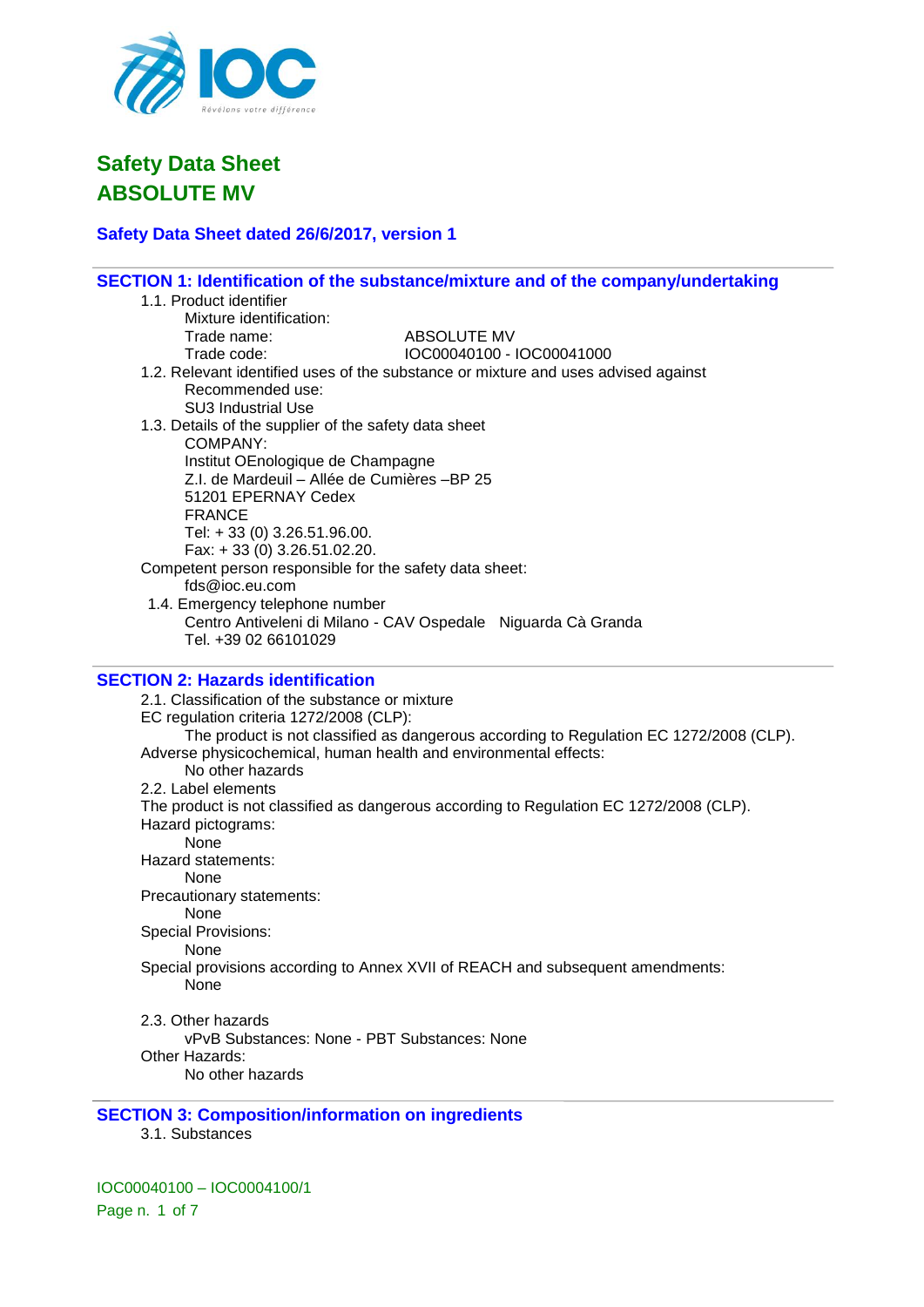

# N.A.

3.2. Mixtures

Hazardous components within the meaning of the CLP regulation and related classification:

| Qty      | <b>Name</b>                       | <b>Ident. Number</b> |                        | <b>Classification</b>            |
|----------|-----------------------------------|----------------------|------------------------|----------------------------------|
|          | $\ge$ 25% - Activated Oenological | CAS:                 | 7440-44-0              | Substance with a Union workplace |
| $< 50\%$ | Carbon                            | EC:                  | 231-153-3              | exposure limit.                  |
|          |                                   |                      | REACH No.: 01-21194887 |                                  |
|          |                                   |                      | 16-22-XXXX             |                                  |

#### **SECTION 4: First aid measures**

4.1. Description of first aid measures

In case of skin contact:

Wash with plenty of water and soap.

In case of eyes contact:

In case of contact with eyes, rinse immediately with plenty of water and seek medical advice. In case of Ingestion:

Do not under any circumstances induce vomiting. OBTAIN A MEDICAL EXAMINATION IMMEDIATELY.

In case of Inhalation:

Remove casualty to fresh air and keep warm and at rest.

- 4.2. Most important symptoms and effects, both acute and delayed None
- 4.3. Indication of any immediate medical attention and special treatment needed Treatment: None

## **SECTION 5: Firefighting measures**

- 5.1. Extinguishing media
	- Suitable extinguishing media:
	- Water.

Carbon dioxide (CO2).

Extinguishing media which must not be used for safety reasons: None in particular.

- 5.2. Special hazards arising from the substance or mixture Do not inhale explosion and combustion gases.
	- Burning produces heavy smoke.
- 5.3. Advice for firefighters
	- Use suitable breathing apparatus .

Collect contaminated fire extinguishing water separately. This must not be discharged into drains.

Move undamaged containers from immediate hazard area if it can be done safely.

#### **SECTION 6: Accidental release measures**

- 6.1. Personal precautions, protective equipment and emergency procedures
	- Wear personal protection equipment.
	- Remove persons to safety.
	- See protective measures under point 7 and 8.
- 6.2. Environmental precautions Do not allow to enter into soil/subsoil. Do not allow to enter into surface water or drains. Retain contaminated washing water and dispose it.

#### IOC00040100 – IOC0004100/1

Page n. 2 of 7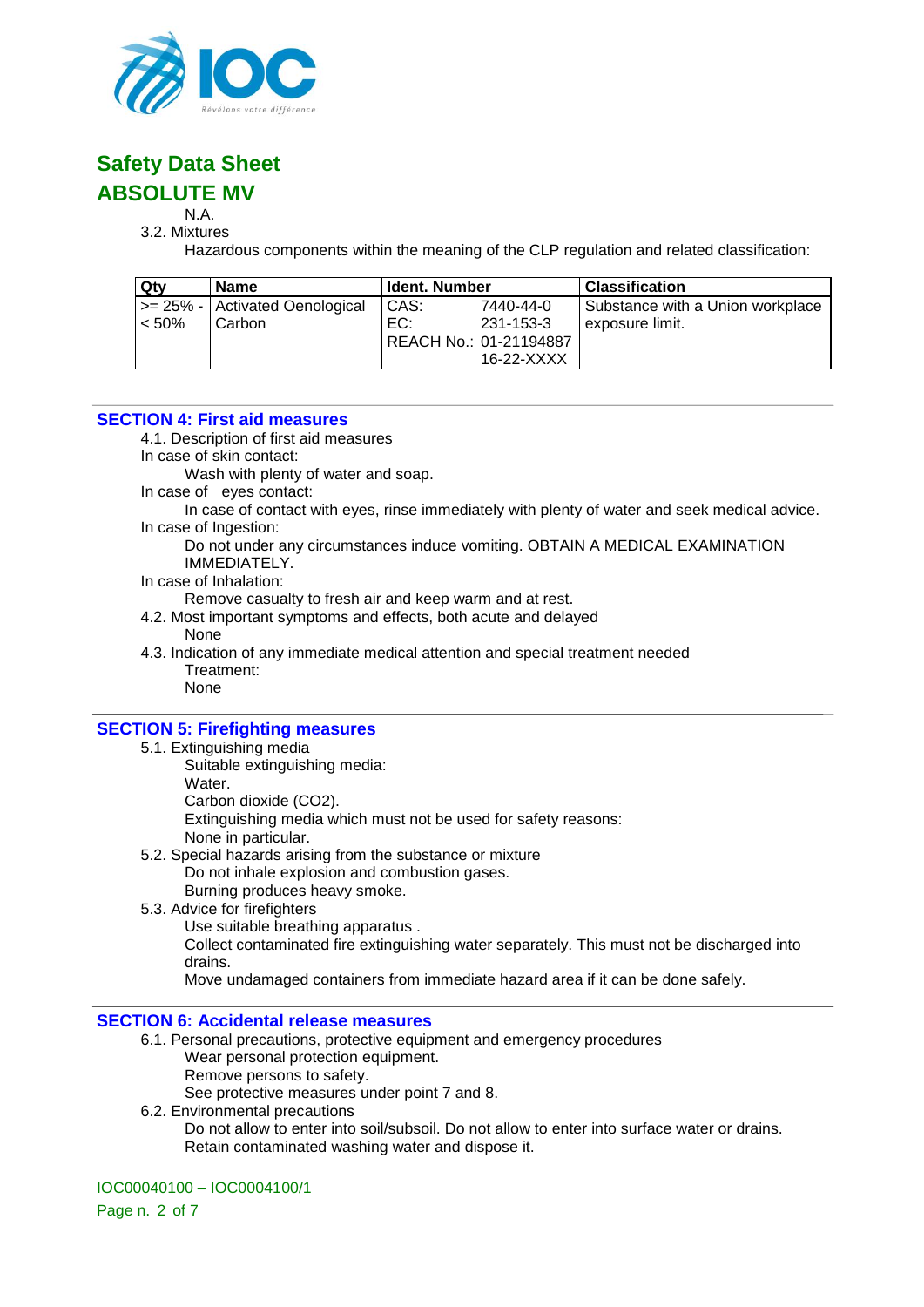

In case of gas escape or of entry into waterways, soil or drains, inform the responsible authorities.

- Suitable material for taking up: absorbing material, organic, sand
- 6.3. Methods and material for containment and cleaning up
- Wash with plenty of water. 6.4. Reference to other sections

See also section 8 and 13

## **SECTION 7: Handling and storage**

- 7.1. Precautions for safe handling
	- Avoid contact with skin and eyes, inhalation of vapours and mists. Do not eat or drink while working. See also section 8 for recommended protective equipment.
- 
- 7.2. Conditions for safe storage, including any incompatibilities Keep away from food, drink and feed. Incompatible materials: None in particular. Instructions as regards storage premises: Adequately ventilated premises.
- 7.3. Specific end use(s) None in particular

#### **SECTION 8: Exposure controls/personal protection**

#### 8.1. Control parameters

Activated Oenological Carbon - CAS: 7440-44-0 TLV TWA - 10 mg/m3 (particelle inalabili)

DNEL Exposure Limit Values

#### Activated Oenological Carbon - CAS: 7440-44-0

Consumer: 0.5 03 - Exposure: Human Inhalation - Frequency: Short Term, local effects Worker Professional: 3 03 - Exposure: Human Inhalation - Frequency: Long Term, systemic effects

Worker Professional: 3 03 - Exposure: Human Inhalation - Frequency: Short Term (acute)

Consumer: 0.5 03 - Exposure: Human Inhalation - Frequency: Long Term, systemic effects

PNEC Exposure Limit Values

N.A.

- 8.2. Exposure controls
- Eye protection:

Not needed for normal use. Anyway, operate according good working practices.

Protection for skin:

No special precaution must be adopted for normal use.

Protection for hands:

Not needed for normal use.

Respiratory protection:

Not needed for normal use.

Thermal Hazards:

None

Environmental exposure controls:

None

Appropriate engineering controls:

None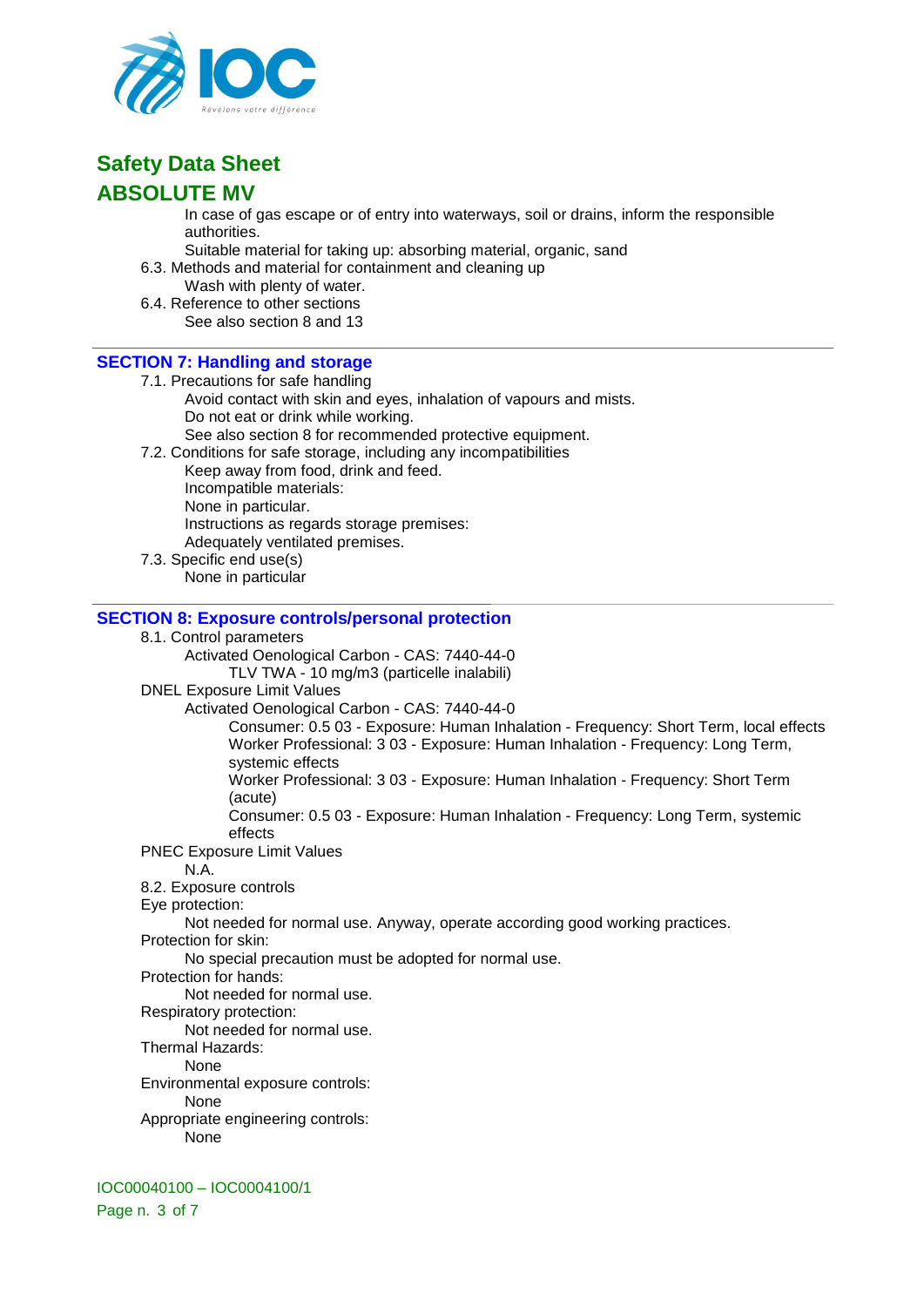

## **SECTION 9: Physical and chemical properties**

9.1. Information on basic physical and chemical properties

| <b>Properties</b>                           | Value               | Method:        | Notes:            |
|---------------------------------------------|---------------------|----------------|-------------------|
| Appearance and colour:                      | <b>Black powder</b> | $\overline{a}$ | $\overline{a}$    |
| Odour:                                      | Not relevant        | $\overline{a}$ | $-$               |
| Odour threshold:                            | Not relevant        | $-$            | $-$               |
| pH:                                         | Not relevant        | $-$            | $-$               |
| Melting point / freezing<br>point:          | Not relevant        | $-$            |                   |
| Initial boiling point and<br>boiling range: | Not relevant        | $-$            | $\overline{a}$    |
| Flash point:                                | Not relevant        | $-$            | $- -$             |
| Evaporation rate:                           | Not relevant        | $-$            | $-$               |
| Solid/gas flammability:                     | Not relevant        | $\overline{a}$ | $\qquad \qquad -$ |
| Upper/lower flammability                    | Not relevant.       | $-$            |                   |
| or explosive limits:                        |                     |                |                   |
| Vapour pressure:                            | Not relevant        | $\overline{a}$ | $- -$             |
| Vapour density:                             | Not relevant        | $\overline{a}$ | $-$               |
| Relative density:                           | Not relevant        | --             | $-$               |
| Solubility in water:                        | soluble             | --             | --                |
| Solubility in oil:                          | Not relevant        | $-$            | $-$               |
| Partition coefficient                       | Not relevant        | $-$            | $-$               |
| (n-octanol/water):                          |                     |                |                   |
| Auto-ignition temperature:                  | Not relevant        | $-$            | $- -$             |
| Decomposition                               | Not relevant        | $-$            | --                |
| temperature:                                |                     |                |                   |
| Viscosity:                                  | Not relevant        | $-$            | $-$               |
| <b>Explosive properties:</b>                | none                | --             | --                |
| Oxidizing properties:                       | none                | $-$            | --                |

#### 9.2. Other information

| <b>Properties</b>       | Value        | Method: | Notes: |
|-------------------------|--------------|---------|--------|
| Miscibility:            | Not relevant | $- -$   | $-$    |
| Fat Solubility:         | Not relevant | $- -$   | $-$    |
| Conductivity:           | Not relevant | $- -$   | --     |
| <b>Substance Groups</b> | Not relevant | $- -$   | --     |
| relevant properties     |              |         |        |

## **SECTION 10: Stability and reactivity**

- 10.1. Reactivity
	- Stable under normal conditions
- 10.2. Chemical stability
- Stable under normal conditions 10.3. Possibility of hazardous reactions
- None 10.4. Conditions to avoid
	- Stable under normal conditions.

#### IOC00040100 – IOC0004100/1

Page n. 4 of 7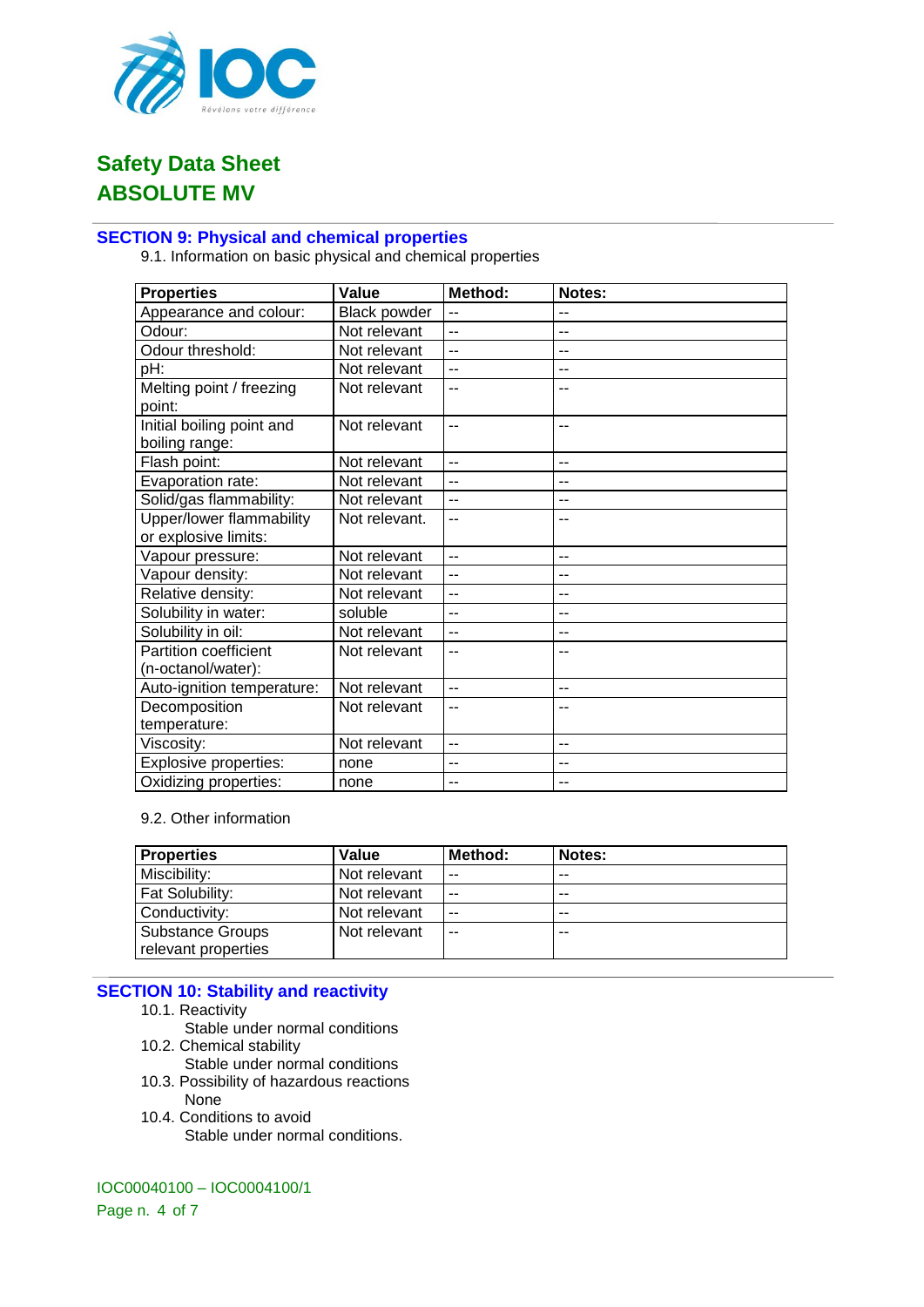

- 10.5. Incompatible materials None in particular.
- 10.6. Hazardous decomposition products None.

## **SECTION 11: Toxicological information**

11.1. Information on toxicological effects

Toxicological information of the product:

N.A.

Toxicological information of the main substances found in the product:

- Activated Oenological Carbon CAS: 7440-44-0
- a) acute toxicity:
	- Test: LD50 Route: Oral Species: Rat > 2000 mg/kg
	- Test: LC50 Route: Inhalation Species: Rat > 64.4 mg/l

If not differently specified, the information required in Regulation (EU)2015/830 listed below must be considered as N.A.:

a) acute toxicity;

- b) skin corrosion/irritation;
- c) serious eye damage/irritation;
- d) respiratory or skin sensitisation;
- e) germ cell mutagenicity;
- f) carcinogenicity;
- g) reproductive toxicity;
- h) STOT-single exposure;
- i) STOT-repeated exposure;
- j) aspiration hazard.

## **SECTION 12: Ecological information**

- 12.1. Toxicity
	- Adopt good working practices, so that the product is not released into the environment. N.A.
- 12.2. Persistence and degradability
	- None N.A.
- 12.3. Bioaccumulative potential
	- N.A.
- 12.4. Mobility in soil
	- N.A.
- 12.5. Results of PBT and vPvB assessment vPvB Substances: None - PBT Substances: None
- 12.6. Other adverse effects None

## **SECTION 13: Disposal considerations**

13.1. Waste treatment methods Recover if possible. In so doing, comply with the local and national regulations currently in force.

## **SECTION 14: Transport information**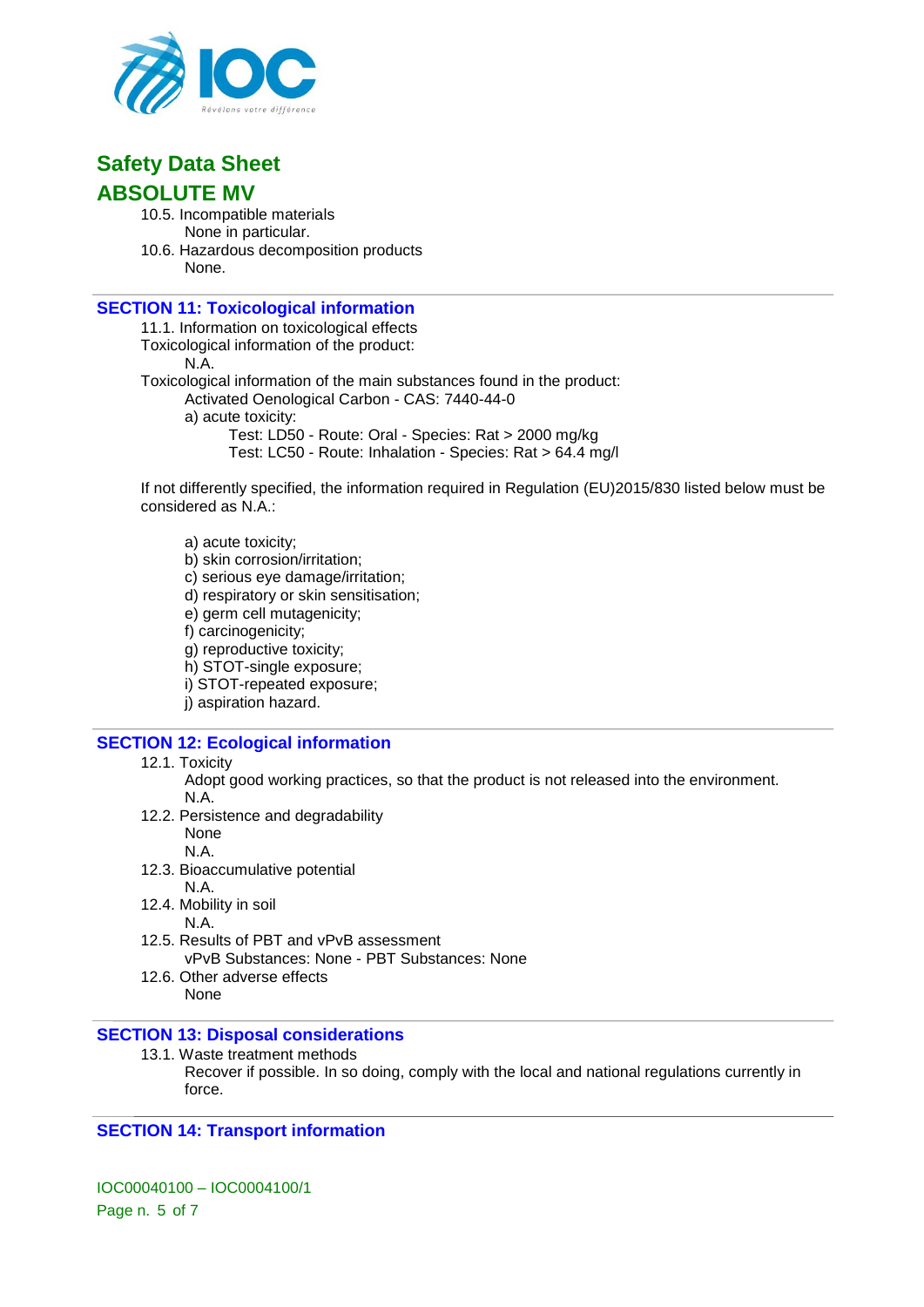

# **Safety Data Sheet**

# **ABSOLUTE MV**

- 14.1. UN number
	- Not classified as dangerous in the meaning of transport regulations.
- 14.2. UN proper shipping name N.A.
- 14.3. Transport hazard class(es) N.A.
- 14.4. Packing group N.A.
- 14.5. Environmental hazards Marine pollutant: No N.A.
- 14.6. Special precautions for user N.A.
- 14.7. Transport in bulk according to Annex II of Marpol and the IBC Code No

# **SECTION 15: Regulatory information**

15.1. Safety, health and environmental regulations/legislation specific for the substance or mixture Dir. 98/24/EC (Risks related to chemical agents at work) Dir. 2000/39/EC (Occupational exposure limit values) Regulation (EC) n. 1907/2006 (REACH) Regulation (EC) n. 1272/2008 (CLP) Regulation (EC) n. 790/2009 (ATP 1 CLP) and (EU) n. 758/2013 Regulation (EU) 2015/830 Regulation (EU) n. 286/2011 (ATP 2 CLP) Regulation (EU) n. 618/2012 (ATP 3 CLP) Regulation (EU) n. 487/2013 (ATP 4 CLP) Regulation (EU) n. 944/2013 (ATP 5 CLP) Regulation (EU) n. 605/2014 (ATP 6 CLP) Restrictions related to the product or the substances contained according to Annex XVII Regulation (EC) 1907/2006 (REACH) and subsequent modifications: None Where applicable, refer to the following regulatory provisions : Directive 2012/18/EU (Seveso III) Regulation (EC) nr 648/2004 (detergents). Dir. 2004/42/EC (VOC directive) Provisions related to directive EU 2012/18 (Seveso III):

- Seveso III category according to Annex 1, part 1 None
- 15.2. Chemical safety assessment No Chemical Safety Assessment has been carried out for the mixture.

## **SECTION 16: Other information**

This document was prepared by a competent person who has received appropriate training. Main bibliographic sources:

ECDIN - Environmental Chemicals Data and Information Network - Joint Research Centre, Commission of the European Communities